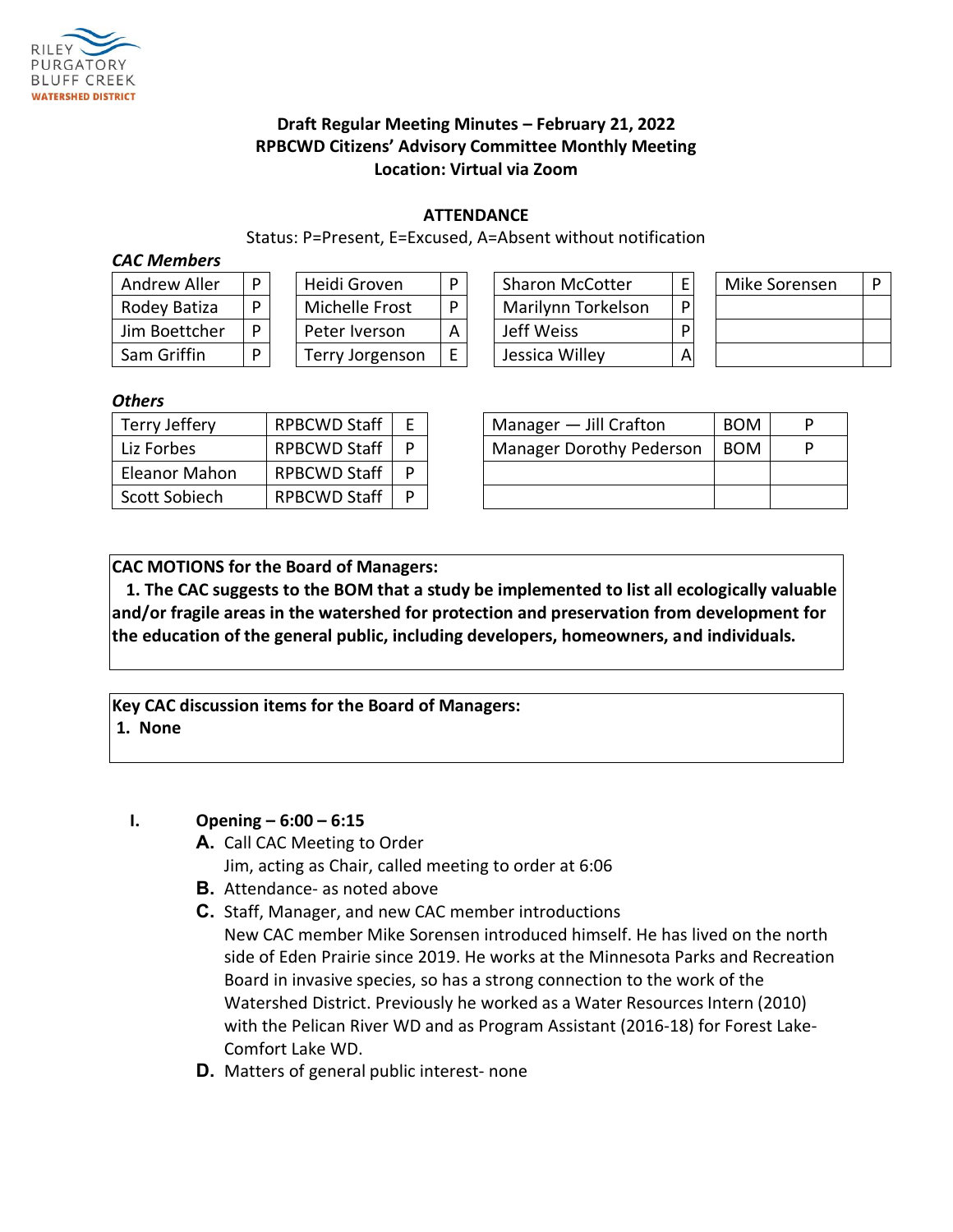

- **E.** Approval of the Agenda- motion- President Aller, Marilynn -second, passed unanimously.
- **F.** Designate timekeeper President Aller volunteered to act as timekeeper.
- **G.** Approval of previous CAC meeting minutes motion Marilynn, Jim- second, passed unanimously.

### **II. Board Meeting Recap and Discussion – 6:15-6:25 (Marilynn)**

**A.** Highlights from the Board of Managers meeting- Marilyn reported what was covered during the BOM meeting. First, there was discussion lead by Friends of Frederick Miller Spring, who oppose development near the spring. Several spoke during this discussion and Marilynn has their names. Apparently, the planned development fell through, even though the WD had reluctantly approved the permit for development. One question is whether the rules should be altered so that approved permits do not stay out there, perhaps to be used by other developers.

Mike Sorensen was approved as a new CAC member. Terry Jeffrey is on leave until March 7. Scott Sobeich appointed as interim Administrator. There was discussion with lawyers regarding suits that had been filed by Friends of F. Miller Spring. There was discussion of the wake boat study- these boats are very Erosive. Study was done by Saint Anthony Falls Lab. Dorothy Pederson is part of The Human Resources committee and will be helping to find a new, permanent District Administrator. Eleanor did some very popular activities at Lake Ann for Kids, involving snow shoes- very popular! There was discussion about a cost Share project with Bard Engineering at Purgatory Creek- Purgatory Park. Manager Koch asked about the Riley Creek Restoration Strategy for Riley Creek.

Jill Crafton discussed learning that the Wake Boat research project that was conducted by the St. Anthony Falls Lab (SAFL) did not provide the deliverables expected. When the MN Assoc of Watershed Districts (MAWD) discussed the resolution that RPBCWD submitted regarding the damage from Wake Boats to shorelines, the resolution passed, but it was decided not to take action on it until the SAFL research results were completed. Our District contributed \$10,000 to this research, and the deliverables were understood to include information on the waves created, the impact to the shoreline and the depth impact for lakes. The latter is especially important where alum treatments have been applied at a cost of hundreds of thousands of dollars and force from the waves can disrupt the outcomes to contain Phosphorus in the lake bottom.

Response on CAC recommendation to the Board- none

**B.** New Advisory Topics from the Board?- none

#### **III. Program and Project Updates – 6:25 - 7:25**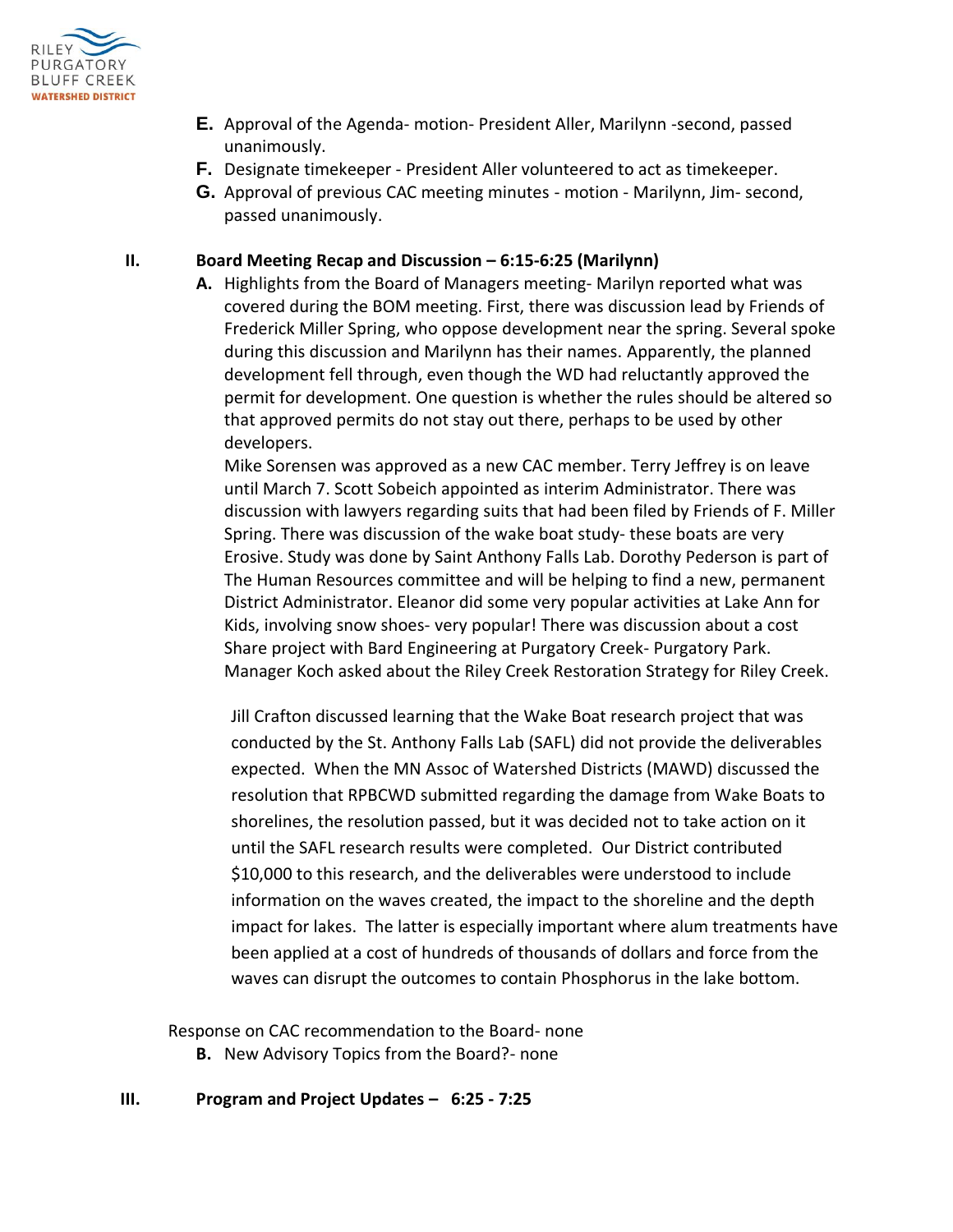

*Please review the board packet prior to the meeting and come prepared to share your thoughts and questions, and to raise motions or consensus items.*

- **A. Background Presentation on Advisory Topics from Board of Managers**  already done
- **B. Advisory Topics Recommendations for Board of Managers**  Marilynn's report questions? BOM have to take action - wait for their report. Springs - important to do spring surveys as they are walked. Note springs - are there some that aren't visible from creek bed? Should Green Corps members be involved - yes, if possible. Josh Maxwell comments that springs far from the creek would be missed. We can walk about one-half creek per year - Mid-Bluff this year. Seeps noted down to the river are very hard to do because there are too many. Question - Dorothy asked about the possibility of looking at all significant areas that should be saved. What underdeveloped areas are there? Should we discuss trying to get help? Scott Sobeich noted that yes, there is a document on the website - wetlands program. Wetlands areas for preservation and renovation. How should it be addressed? Need? Heidi - things having an index of phases to be preserved is important. Ideal for Green Corps review of old documents. Is it sufficient or not should be discussed. Cities make decisions on what to preserve, not watershed districts. We need to educate ourselves and educate others. Developers can look at specific areas also. So, helpful for them to address issues. Make a motion for BOM to make a plan to assess ecologically sensitive areas how to protect them? Beneficial for BOM to revise old 2005 study.

CAC Motion: Discussion was held concerning how the CAC could obtain information about areas in the WD that should be protected from development and the Watershed District's past reviews and studies which may reference these areas, an example of which is the *[2005 Purgatory Creek UAA](https://rpbcwd.org/purgatory-creek-UAA),* which has been uploaded ot the website. Suggestions that the WD could revise and update the older studies as needed, possibly in partnership with the BOM, the relevant cities, and other entities such as Green Corps. These Studies/reports could include such areas such as ecosystems that are rare, important for protection of surface water or aquifers, important for the protection of habitat and habitat corridors or areas that contain threatened plant or animal species with the goal of public education, including developers, homeowners, and individuals.

Upon motion by Marilynn, seconded by Heidi, the following passed unanimously be voice vote:

The CAC suggests to the BOM that a study be implemented to list all ecologically valuable and/or fragile areas in the watershed for protection and preservation from development for the education of the general public, including edevelopers, homeowners, and individuals.

# **C. District Project Updates**